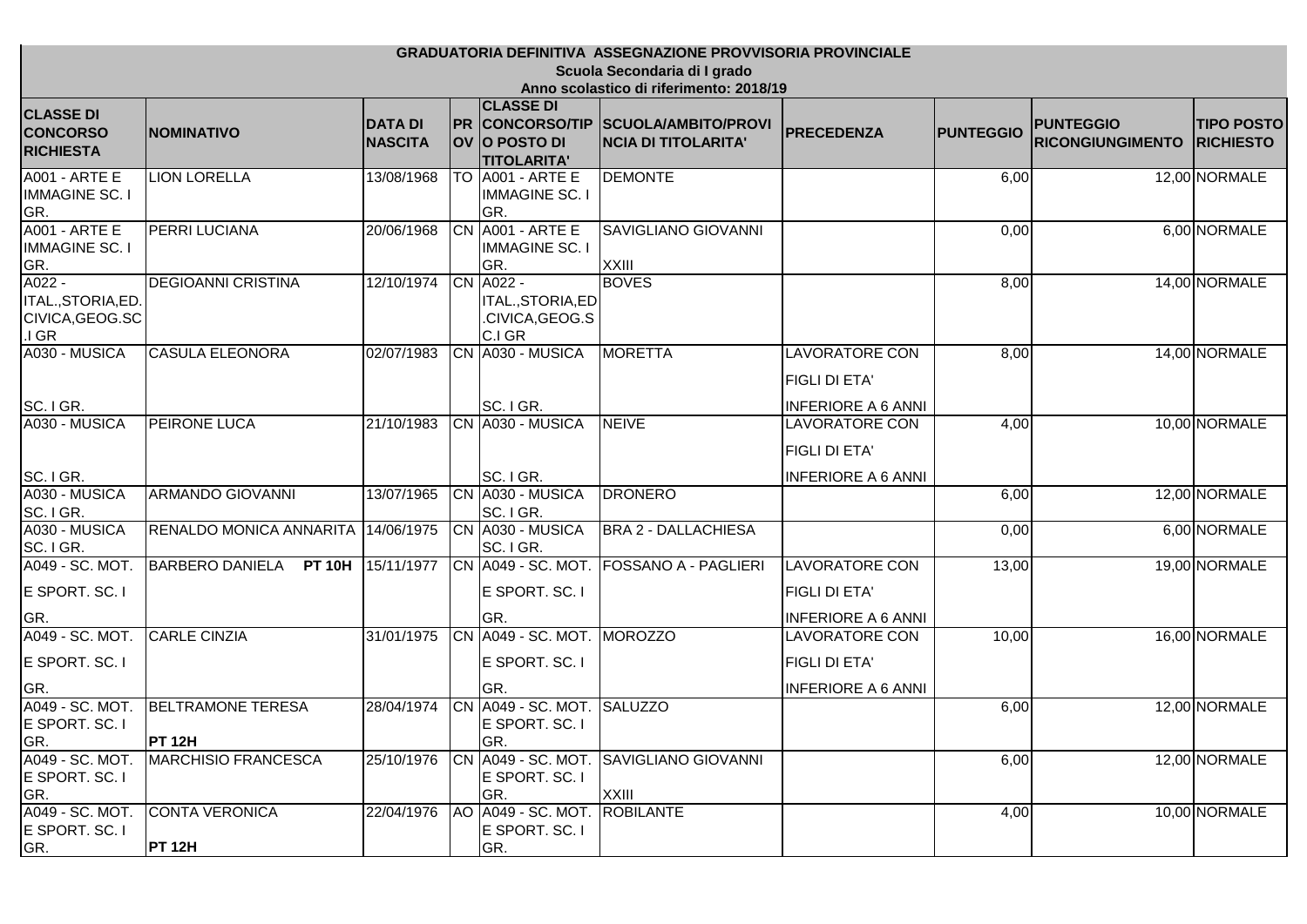| A049 - SC. MOT. RICCI GIANLUCA<br>E SPORT. SC. I |                                   | 01/09/1967 | BO A049 - SC. MOT. BUSCA<br>E SPORT. SC. I |                                     |                           | 3,00 | 9,00 NORMALE  |
|--------------------------------------------------|-----------------------------------|------------|--------------------------------------------|-------------------------------------|---------------------------|------|---------------|
| GR.                                              |                                   |            | GR.                                        |                                     |                           |      |               |
| A049 - SC. MOT.                                  | <b>FERRERO DAVIDE</b>             | 05/05/1971 |                                            | CN A049 - SC. MOT. MONDOVI' CORDERO |                           | 3,00 | 9,00 NORMALE  |
| E SPORT. SC. I                                   |                                   |            | E SPORT. SC. I                             |                                     |                           |      |               |
| GR.                                              |                                   |            | GR.                                        |                                     |                           |      |               |
| $A060 -$                                         | <b>MIRANDA FRANCO</b>             | 28/02/1972 | TO A060 -                                  | <b>RACCONIGI</b>                    |                           | 8,00 | 14,00 NORMALE |
| <b>TECNOLOGIA</b>                                |                                   |            | <b>TECNOLOGIA</b>                          |                                     |                           |      |               |
| SC. I GR.<br>A060 -                              |                                   |            | SC. I GR.                                  |                                     |                           |      |               |
| <b>TECNOLOGIA</b>                                | PIACENZA VABRIA ROBERTA           | 26/08/1975 | CN A060 -<br><b>TECNOLOGIA</b>             | <b>REVELLO</b>                      |                           | 6,00 | 12,00 NORMALE |
| SC. I GR.                                        | <b>PT 12H</b>                     |            | SC. I GR.                                  |                                     |                           |      |               |
| A060 -                                           | RACCANELLI VALENTINA              | 05/03/1968 | <b>VE A060 -</b>                           | <b>MOROZZO</b>                      |                           | 3,00 | 9,00 NORMALE  |
| <b>TECNOLOGIA</b>                                |                                   |            | <b>TECNOLOGIA</b>                          |                                     |                           |      |               |
| SC. I GR.                                        |                                   |            | SC. I GR.                                  |                                     |                           |      |               |
| A060 -                                           | <b>ALLEMANI MARIA LETIZIA</b>     | 05/09/1954 | <b>TO A060 -</b>                           | <b>DIANO ALBA</b>                   |                           | 0,00 | 6,00 NORMALE  |
| <b>TECNOLOGIA</b>                                |                                   |            | <b>TECNOLOGIA</b>                          |                                     |                           |      |               |
| SC. I GR.                                        |                                   |            | SC. I GR.                                  |                                     |                           |      |               |
| A060 -                                           | ROMAGNOLO STEFANIA                | 19/04/1969 | <b>TO A060 -</b>                           | <b>SAVIGLIANO</b>                   |                           | 0,00 | 6,00 NORMALE  |
| <b>TECNOLOGIA</b>                                |                                   |            | <b>TECNOLOGIA</b>                          |                                     |                           |      |               |
| SC. I GR.                                        |                                   |            | SC. I GR.                                  | <b>SANTAROSA</b>                    |                           |      |               |
| A060 -                                           | <b>CARLE NORMA</b>                | 28/05/1974 | <b>TO A060 -</b>                           | <b>VENASCA</b>                      |                           | 0,00 | 6,00 NORMALE  |
| <b>TECNOLOGIA</b><br>SC. IGR.                    |                                   |            | <b>TECNOLOGIA</b><br>SC. I GR.             |                                     |                           |      |               |
| AA25 - LINGUA                                    | BORGOGNONE LAURA MARIA 25/04/1965 |            | CN AA25 - LINGUA                           | <b>SAVIGLIANO GIOVANNI</b>          |                           | 3,00 | 9,00 NORMALE  |
| <b>STRANIERA</b>                                 |                                   |            | <b>STRANIERA</b>                           |                                     |                           |      |               |
| (FRANCESE)                                       |                                   |            | (FRANCESE)                                 | <b>XXIII</b>                        |                           |      |               |
| AA25 - LINGUA                                    | <b>TALARICO DAVIDE</b>            | 15/06/1976 | CN AA25 - LINGUA                           | <b>FOSSANO B - SACCO-</b>           |                           | 0,00 | 6,00 NORMALE  |
| <b>STRANIERA</b>                                 |                                   |            | <b>STRANIERA</b>                           |                                     |                           |      |               |
| (FRANCESE)                                       |                                   |            | (FRANCESE)                                 | <b>BOETTO</b>                       |                           |      |               |
| AB25 - LINGUA                                    | <b>VISSIO MONIA</b>               | 29/05/1975 | CN AB25 - LINGUA                           | <b>SAVIGLIANO</b>                   | <b>LAVORATORE CON</b>     | 8,00 | 14,00 NORMALE |
| <b>STRANIERA</b>                                 |                                   |            | <b>STRANIERA</b>                           |                                     | <b>FIGLI DI ETA'</b>      |      |               |
| (INGLESE)                                        |                                   |            | (INGLESE)                                  | <b>SANTAROSA</b>                    | <b>INFERIORE A 6 ANNI</b> |      |               |
| <b>AB25 - LINGUA</b>                             | DI PIERRI TIZIANA                 | 08/04/1978 | AT AB25 - LINGUA                           | <b>ALBA PIAVE</b>                   | <b>LAVORATORE CON</b>     | 8,00 | 14,00 NORMALE |
| <b>STRANIERA</b>                                 |                                   |            | <b>STRANIERA</b>                           |                                     | <b>FIGLI DI ETA'</b>      |      |               |
| (INGLESE)                                        | <b>PT 12H</b>                     |            | (INGLESE)                                  | S.CASSIANO                          | <b>INFERIORE A 6 ANNI</b> |      |               |
| AB25 - LINGUA                                    | <b>GALLO SARA</b>                 | 20/06/1979 | CN AB25 - LINGUA                           | <b>SAVIGLIANO</b>                   | <b>LAVORATORE CON</b>     | 8,00 | 14,00 NORMALE |
| <b>STRANIERA</b>                                 |                                   |            | <b>STRANIERA</b>                           |                                     | <b>FIGLI DI ETA'</b>      |      |               |
| (INGLESE)                                        |                                   |            | (INGLESE)                                  | <b>SANTAROSA</b>                    | <b>INFERIORE A 6 ANNI</b> |      |               |
| AB25 - LINGUA                                    | <b>MONTEVECCHI SARA</b>           | 01/05/1973 | <b>GR AB25 - LINGUA</b>                    | <b>SANFRONT</b>                     |                           | 6,00 | 12,00 NORMALE |
| <b>STRANIERA</b>                                 |                                   |            | <b>STRANIERA</b>                           |                                     |                           |      |               |
| (INGLESE)                                        |                                   |            | (INGLESE)                                  |                                     |                           |      |               |